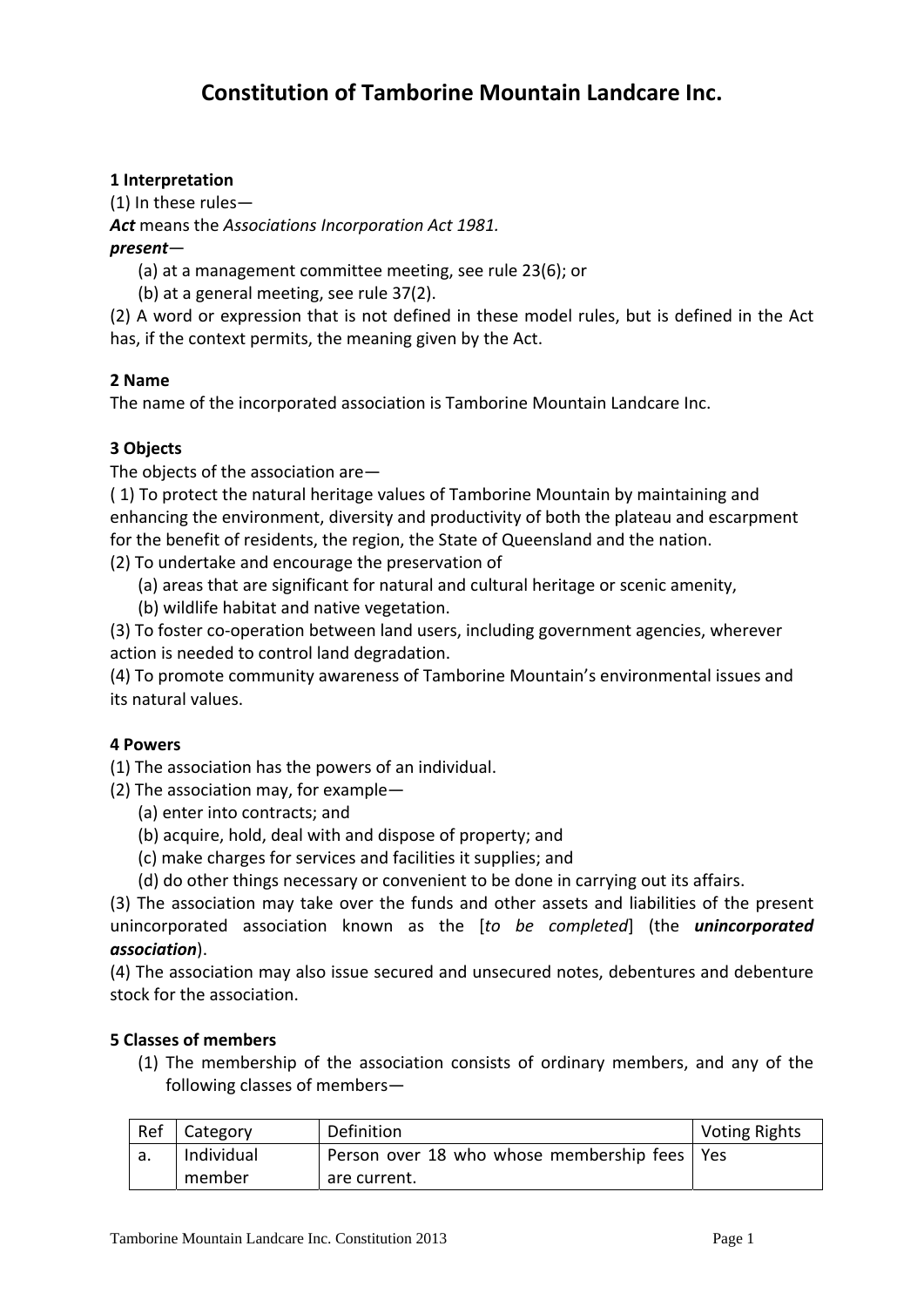| b. | Family member    | Person who is the immediate family of an          | Yes            |
|----|------------------|---------------------------------------------------|----------------|
|    |                  | individual member, being either the husband       |                |
|    |                  | or wife, de facto partner or same sex partner     |                |
|    |                  | and any children living in his, her, or their     |                |
|    |                  | household at any time in a relevant financial     |                |
|    |                  | vear.                                             |                |
| c. | Corporate        | Any corporation incorporated under the laws       | Yes            |
|    | member           | of Australia or the State of Queensland, but      |                |
|    |                  | excluding incorporated associations, or any       |                |
|    |                  | individual or partnership who conducts a          |                |
|    |                  | business, retail outlet, trade or profession.     |                |
| d. | Honorary<br>Life | An ordinary person who is a member and            | Yes            |
|    | Member           | elected as an honorary life member according      |                |
|    |                  | to the process outlined in the organisation's     |                |
|    |                  | by-laws.                                          |                |
| e. | Club member      | unincorporated<br>An<br>incorporated<br><b>or</b> | Yes            |
|    |                  | association.                                      |                |
| f. | officio<br>Fx.   | Any person or organisation associated with the    | N <sub>0</sub> |
|    | member           | association, such as a local council, a state     |                |
|    |                  | government department, government agency          |                |
|    |                  | constituted,<br>and<br>however<br>any<br>one      |                |
|    |                  | representative from each such body who, from      |                |
|    |                  | time to time, is invited to become an ex officio  |                |
|    |                  | member by the management committee of             |                |
|    |                  | the association.                                  |                |

(2) The number of ordinary members is unlimited.

## **6 Automatic membership**

A person who, on the day the association is incorporated, was a member of the unincorporated association and who, on or before a day fixed by the management committee, agrees in writing to become a member of the incorporated association, must be admitted by the management committee—

- (a) to the equivalent class of membership of the association as the member held in the unincorporated association; or
- (b) if there is no equivalent class of membership—as an ordinary member.

## **7 New membership**

(1) An applicant for membership of the association must be proposed by 1 member of the association (the *proposer*) and seconded by another member (the *seconder*).

- (2) An application for membership must be—
	- (a) in writing; and
	- (b) signed by the applicant and the applicant's proposer and seconder; and
	- (c) in the form decided by the management committee.

#### **8 Membership fees**

(1) The membership fee for each ordinary membership and for each other class of membership —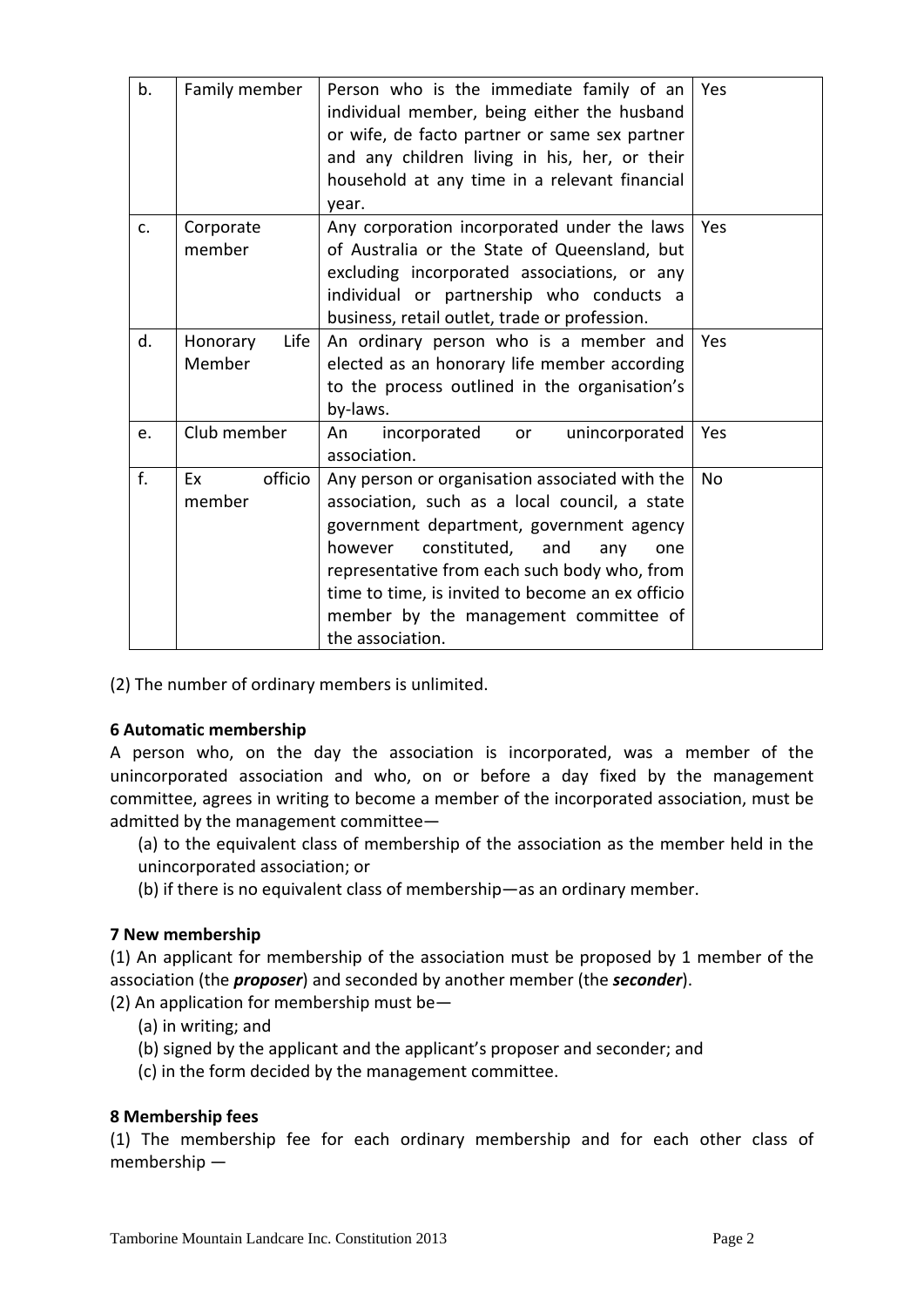(a) is the amount decided by the Management Committee from time to time and endorsed by a general meeting; and

(b) is payable when, and in the way, the management committee decides.

(2) A member of the incorporated association who, before becoming a member, has paid the member's annual subscription for membership of the unincorporated association on or before a day fixed by the management committee, is not liable to pay a further amount of annual subscription for the period before the day fixed by the management committee as the day on which the next annual subscription is payable.

## **9 Admission and rejection of new members**

(1) The management committee must consider an application for membership at the next committee meeting held after it receives—

- (a) the application for membership; and
- (b) the appropriate membership fee for the application.

(2) The management committee must ensure that, as soon as possible after the person applies to become a member of the association, and before the management committee considers the person's application, the person is advised—

(a) whether or not the association has public liability insurance; and

(b) if the association has public liability insurance—the amount of the insurance.

(3) The management committee must decide at the meeting whether to accept or reject the application.

(4) If a majority of the members of the management committee present at the meeting vote to accept the applicant as a member, the applicant must be accepted as a member for the class of membership applied for.

(5) The secretary of the association must, as soon as practicable after the management committee decides to accept or reject an application, give the applicant a written notice of the decision.

## **10 When membership ends**

(1) A member may resign from the association by giving a written notice of resignation to the secretary.

(2) The resignation takes effect at—

- (a) the time the notice is received by the secretary; or
- (b) if a later time is stated in the notice—the later time.

(3) The management committee may terminate a members membership if the member—

- (a) is convicted of an indictable offence; or
- (b) does not comply with any of the provisions of these rules; or
- (c) has membership fees in arrears for at least 2 months; or

(d) conducts himself or herself in a way considered to be injurious or prejudicial to the character or interests of the association.

(4) Before the management committee terminates a member's membership, the committee must give the member a full and fair opportunity to show why the membership should not be terminated.

(5) If, after considering all representations made by the member, the management committee decides to terminate the membership, the secretary of the committee must give the member a written notice of the decision.

## **11 Appeal against rejection or termination of membership**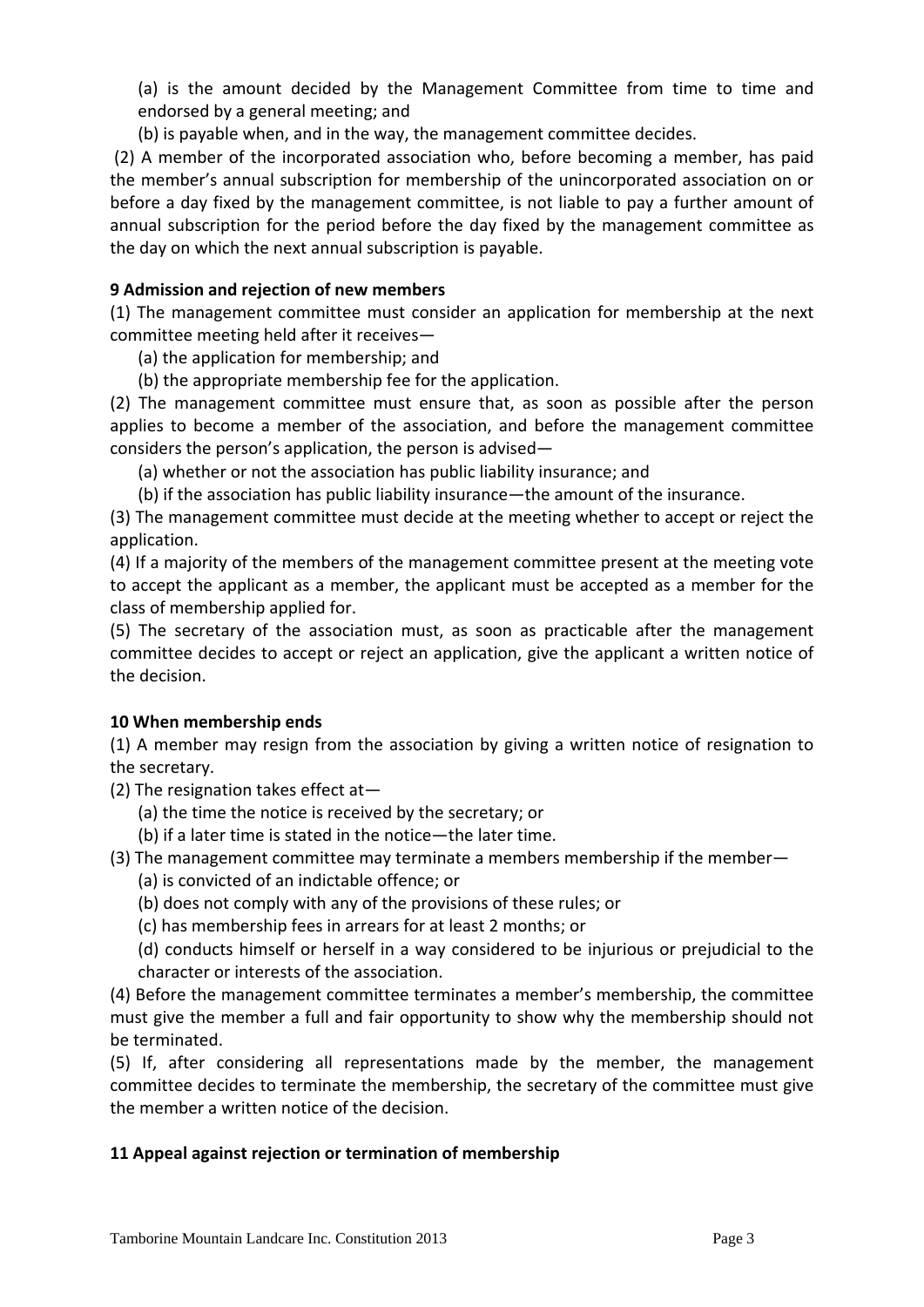(1) A person whose application for membership has been rejected, or whose membership has been terminated, may give the secretary written notice of the person's intention to appeal against the decision.

(2) A notice of intention to appeal must be given to the secretary within 1 month after the person receives written notice of the decision.

(3) If the secretary receives a notice of intention to appeal, the secretary must, within 1 month after receiving the notice, call a general meeting to decide the appeal.

## **12 General meeting to decide appeal**

(1) The general meeting to decide an appeal must be held within 3 months after the secretary receives the notice of intention to appeal.

(2) At the meeting, the applicant must be given a full and fair opportunity to show why the application should not be rejected or the membership should not be terminated.

(3) Also, the management committee and the members of the committee who rejected the application or terminated the membership must be given a full and fair opportunity to show why the application should be rejected or the membership should be terminated.

(4) An appeal must be decided by a majority vote of the members present and eligible to vote at the meeting.

(5) If a person whose application for membership has been rejected does not appeal against the decision within 1 month after receiving written notice of the decision, or the person appeals but the appeal is unsuccessful, the secretary must, as soon as practicable, refund the membership fee paid by the person.

## **13 Register of members**

(1) The management committee must keep a register of members of the association.

- (2) The register must include the following particulars for each member—
	- (a) the full name of the member;
	- (b) the postal or residential address of the member;
	- (c) the date of admission as a member;
	- (d) the date of death or time of resignation of the member;
	- (e) details about the termination or reinstatement of membership;
	- (f) any other particulars the management committee or the members at a general meeting decide.

(3) The register must be open for inspection by members of the association at all reasonable times.

(4) A member must contact the secretary to arrange an inspection of the register.

(5) However, the management committee may, on the application of a member of the association, withhold information about the member (other than the member's full name) from the register available for inspection if the management committee has reasonable grounds for believing the disclosure of the information would put the member at risk of harm.

## **14 Prohibition on use of information on register of members**

(1) A member of the association must not—

(a) use information obtained from the register of members of the association to contact, or send material to, another member of the association for the purpose of advertising for political, religious, charitable or commercial purposes; or

(b) disclose information obtained from the register to someone else, knowing that the information is likely to be used to contact, or send material to, another member of the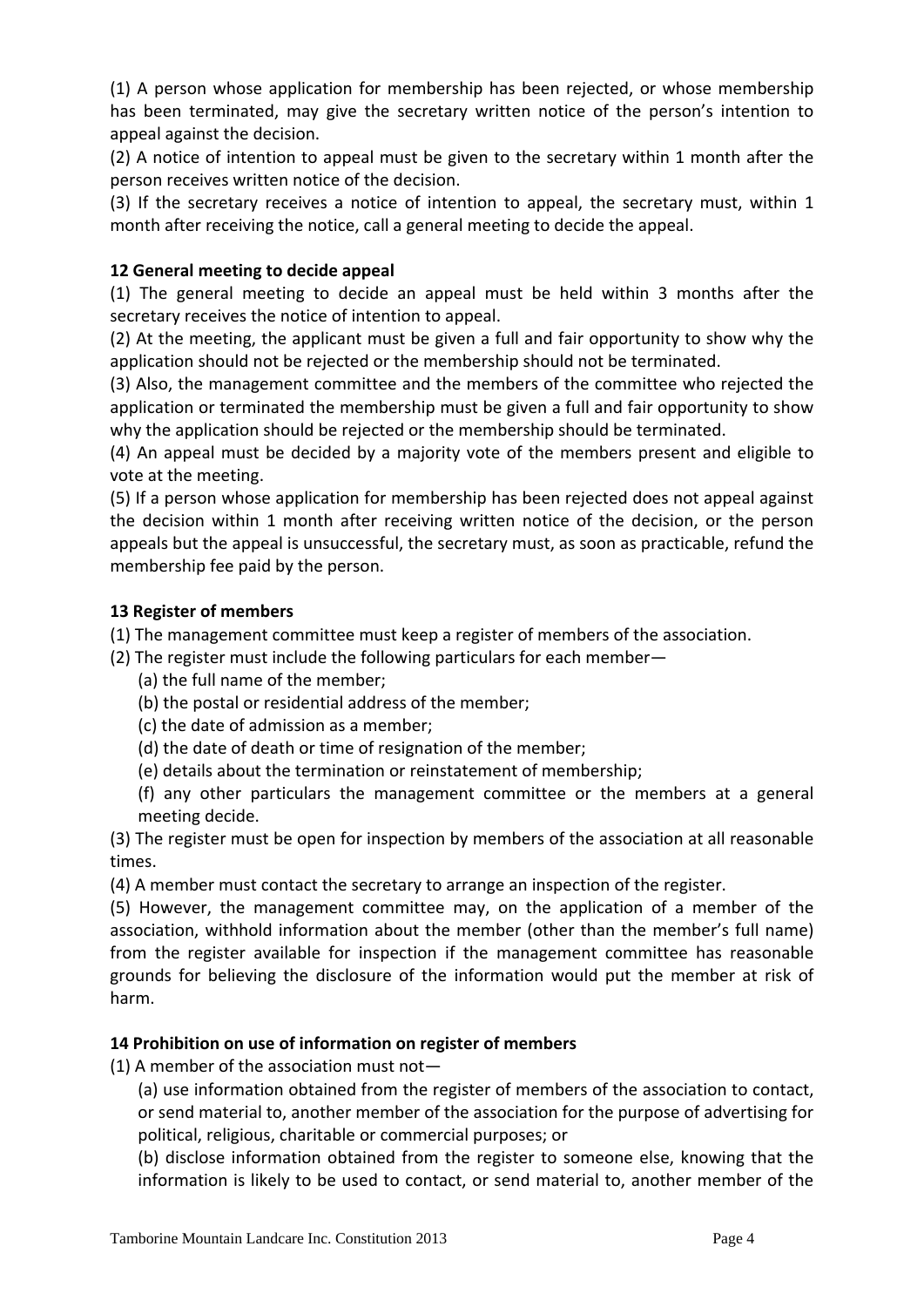association for the purpose of advertising for political, religious, charitable or commercial purposes.

(2) Subrule (1) does not apply if the use or disclosure of the information is approved by the association.

### **15 Appointment or election of secretary**

(1) The secretary must be an individual residing in Queensland, or in another State but not more than 65km from the Queensland border, who is—

(a) a member of the association elected by the association as secretary; or

(b) any of the following persons appointed by the management committee as secretary—

(i) a member of the associations management committee;

(ii) another member of the association;

(iii) another person.

(2) If the association has not elected an interim officer as secretary for the association before its incorporation, the members of the management committee must ensure a secretary is appointed or elected for the association within 1 month after incorporation.

(3) If a vacancy happens in the office of secretary, the members of the management committee must ensure a secretary is appointed or elected for the association within 1 month after the vacancy happens.

(4) If the management committee appoints a person mentioned in subrule (1)(b)(ii) as secretary, other than to fill a casual vacancy on the management committee, the person does not become a member of the management committee.

(5) However, if the management committee appoints a person mentioned in subrule (1)(b)(ii) as secretary to fill a casual vacancy on the management committee, the person becomes a member of the management committee.

(6) If the management committee appoints a person mentioned in subrule (1)(b)(iii) as secretary, the person does not become a member of the management committee.

(7) In this rule— *casual vacancy*, on a management committee, means a vacancy that happens when an elected member of the management committee resigns, dies or otherwise stops holding office.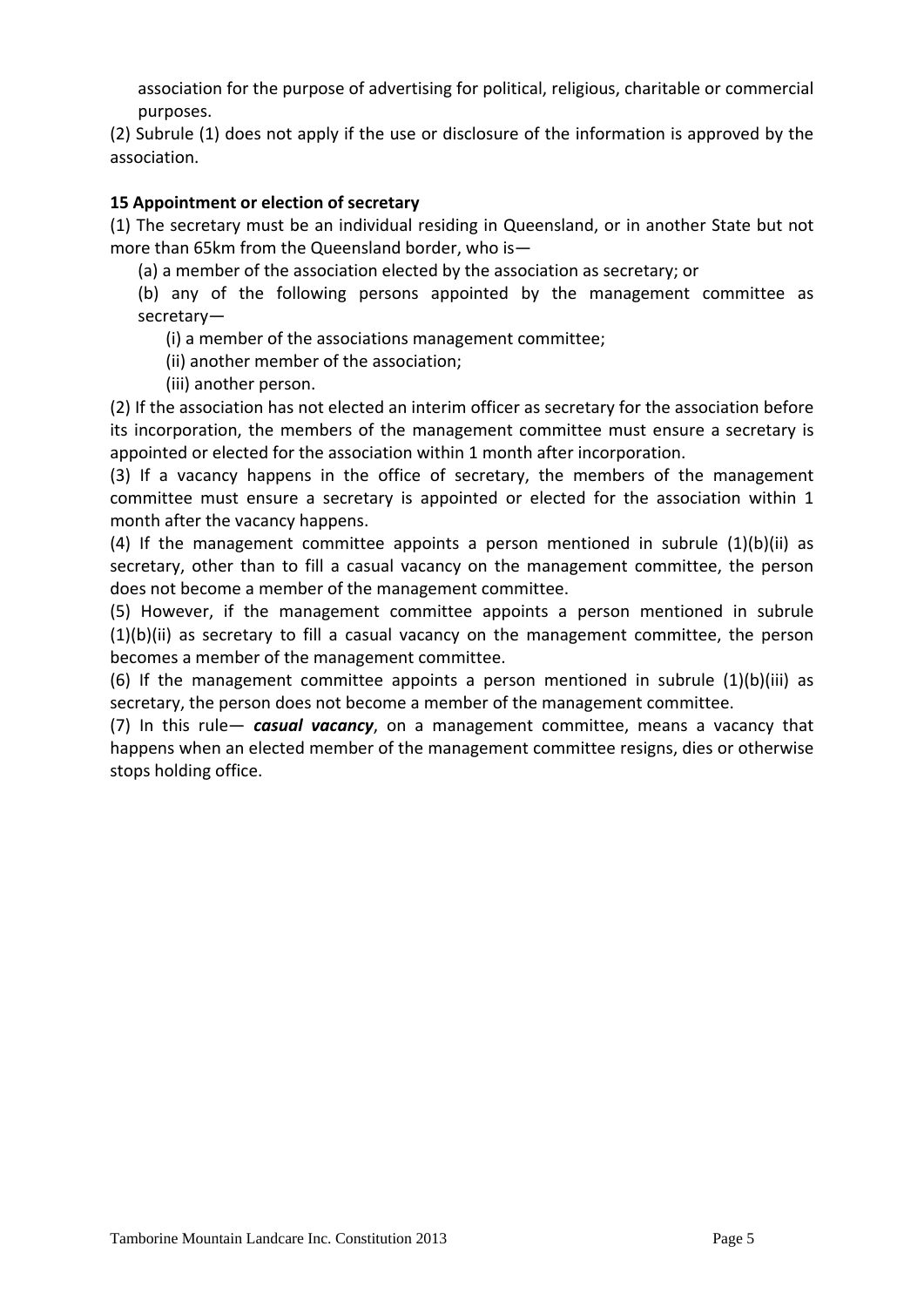### **16 Removal of secretary**

(1) The management committee of the association may at any time remove a person appointed by the committee as the secretary.

(2) If the management committee removes a secretary who is a person mentioned in rule 15(1)(b)(i), the person remains a member of the management committee.

(3) If the management committee removes a secretary who is a person mentioned in rule 15(1)(b)(ii) and who has been appointed to a casual vacancy on the management committee under rule 15(5), the person remains a member of the management committee.

### **17 Functions of secretary**

The secretary's functions include, but are not limited to—

(a) calling meetings of the association, including preparing notices of a meeting and of the business to be conducted at the meeting in consultation with the president of the association; and

(b) keeping minutes of each meeting; and

(c) keeping copies of all correspondence and other documents relating to the association; and

(d) maintaining the register of members of the association.

### **18 Membership of management committee**

(1) The management committee of the association consists of a president, secretary, treasurer, and any other members the association members elect at a general meeting.

(2) A member of the management committee, other than a secretary appointed by the management committee under rule  $15(1)(b)(iii)$ , must be a member of the association.

(3) At each annual general meeting of the association, the members of the management committee must retire from office, but are eligible, on nomination, for re‐election.

(4) A member of the association may be appointed to a casual vacancy on the management committee under rule 21.

(5) A maximum of two members of the same family may serve on the management committee at one time.

#### **19 Electing the management committee**

(1) A member of the management committee may only be elected as follows—

(a) any 2 members of the association may nominate another member (the *candidate*) to serve as a member of the management committee;

(b) the nomination must be—

(i) in writing; and

(ii) signed by the candidate and the members who nominated him or her; and

(iii) given to the secretary at least 14 days before the annual general meeting at which the election is to be held;

(c) each member of the association present and eligible to vote at the annual general meeting may vote for 1 candidate for each vacant position on the management committee;

(d) if, at the start of the meeting, there are not enough candidates nominated, nominations may be taken from the floor of the meeting.

(2) A person may be a candidate only if the person—

(a) is an adult; and

(b) is not ineligible to be elected as a member under section 61A of the Act.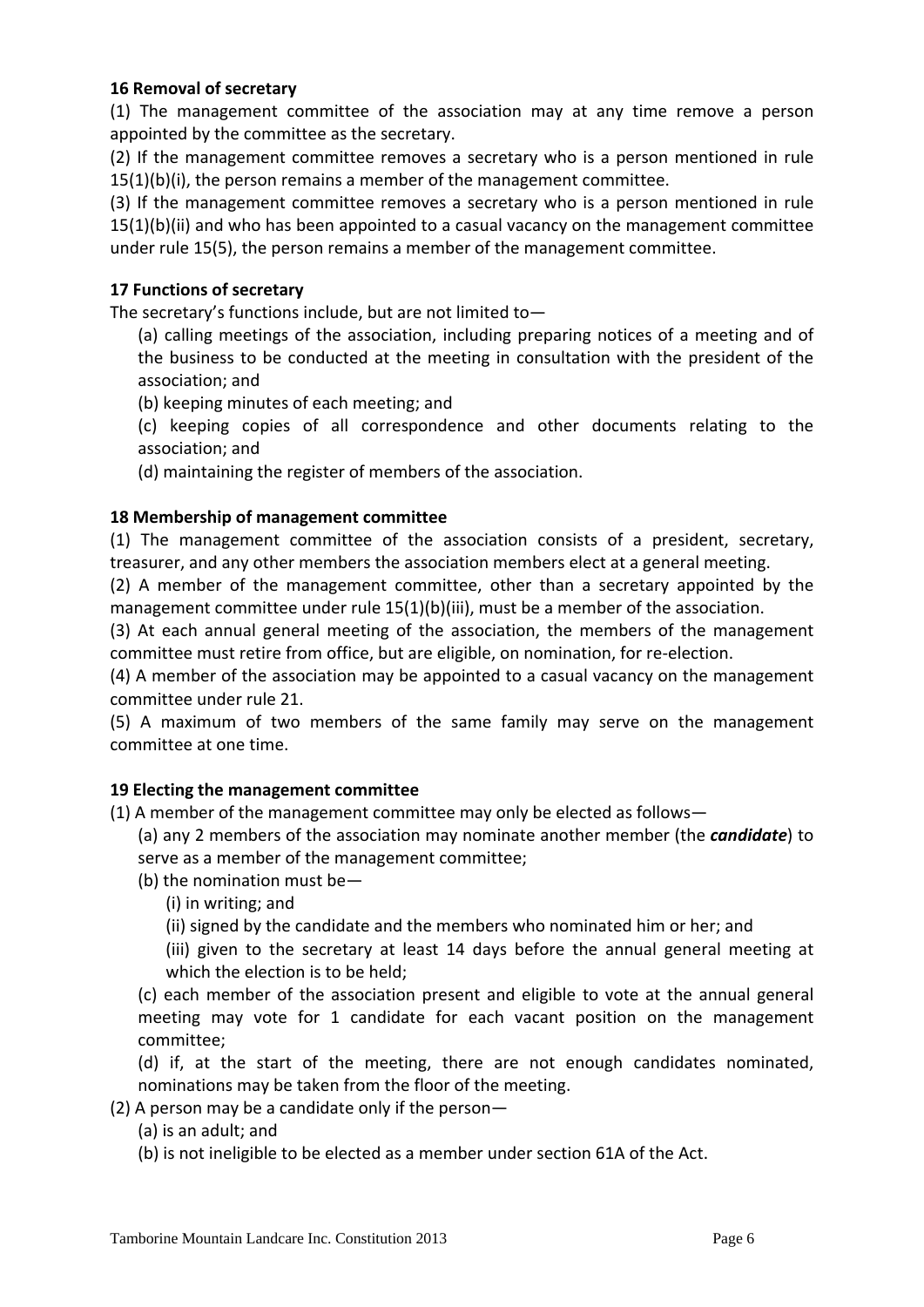(3) A list of the candidate's names in alphabetical order, with the names of the members who nominated each candidate, must be posted in a conspicuous place in the office or usual place of meeting of the association for at least 7 days immediately preceding the annual general meeting.

(4) If required by the management committee, balloting lists must be prepared containing the names of the candidates in alphabetical order.

(5) The management committee must ensure that, before a candidate is elected as a member of the management committee, the candidate is advised—

- (a) whether or not the association has public liability insurance; and
- (b) if the association has public liability insurance—the amount of the insurance.

### **20 Resignation, removal or vacation of office of management committee member**

(1) A member of the management committee may resign from the committee by giving written notice of resignation to the secretary.

(2) The resignation takes effect at—

- (a) the time the notice is received by the secretary; or
- (b) if a later time is stated in the notice—the later time.

(3) A member may be removed from office at a general meeting of the association if a majority of the members present and eligible to vote at the meeting vote in favour of removing the member.

(4) Before a vote of members is taken about removing the member from office, the member must be given a full and fair opportunity to show cause why he or she should not be removed from office.

(5) A member has no right of appeal against the members removal from office under this rule.

(6) A member immediately vacates the office of member in the circumstances mentioned in section 64(2) of the Act.

#### **21 Vacancies on management committee**

(1) If a casual vacancy happens on the management committee, the continuing members of the committee may appoint another member of the association to fill the vacancy until the next annual general meeting.

(2) The continuing members of the management committee may act despite a casual vacancy on the management committee.

(3) However, if the number of committee members is less than the number fixed under rule 24(1) as a quorum of the management committee, the continuing members may act only to—

(a) increase the number of management committee members to the number required for a quorum; or

(b) call a general meeting of the association.

## **22 Functions of management committee**

(1) Subject to these rules or a resolution of the members of the association carried at a general meeting, the management committee has the general control and management of the administration of the affairs, property and funds of the association.

(2) The management committee has authority to interpret the meaning of these rules and any matter relating to the association on which the rules are silent, but any interpretation must have regard to the Act, including any regulation made under the Act. *Note*—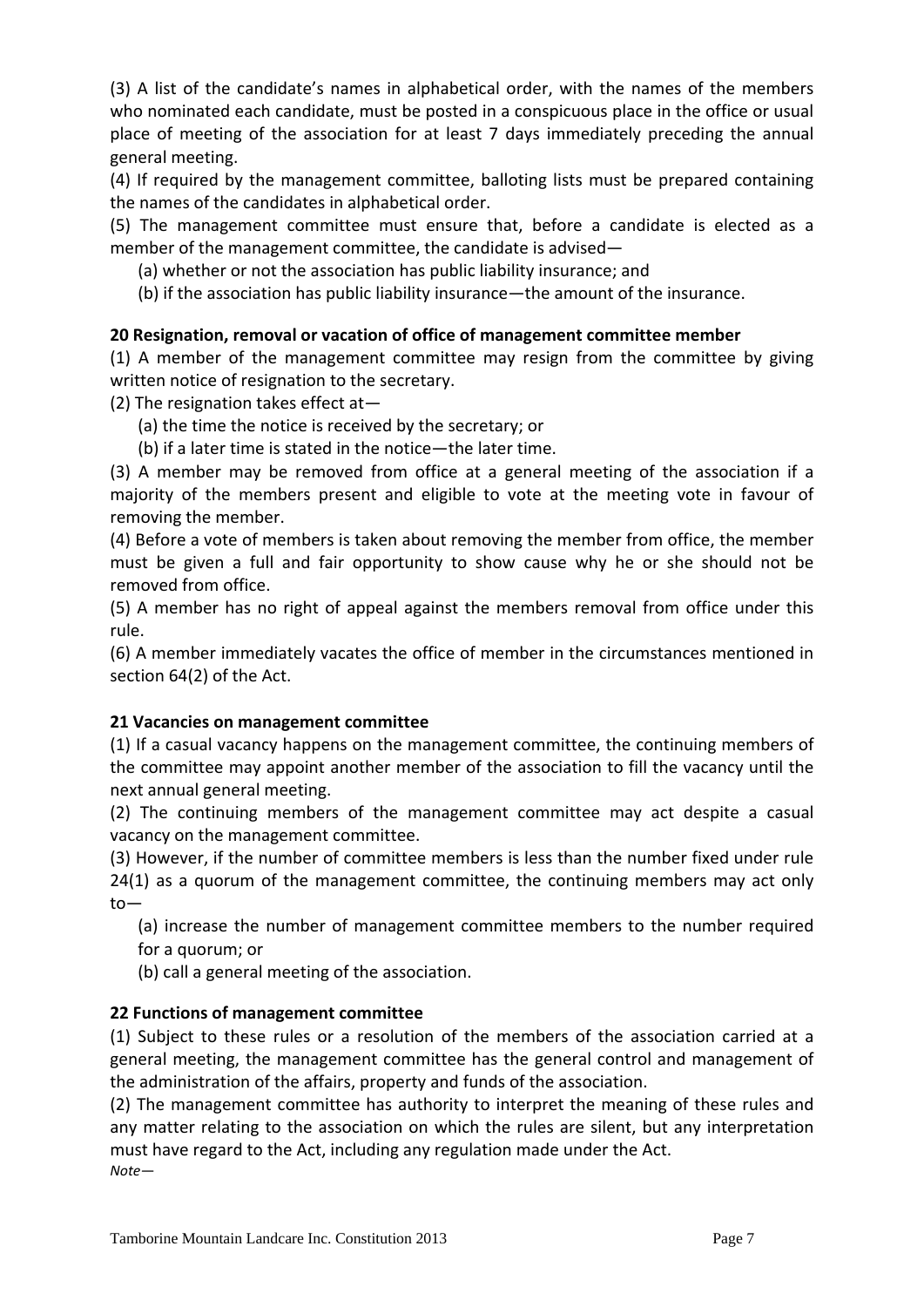The Act prevails if the association's rules are inconsistent with the Act—see section 1B of the Act.

(3) The management committee may exercise the powers of the association—

(a) to borrow, raise or secure the payment of amounts in a way the members of the association decide; and

(b) to secure the amounts mentioned in paragraph (a) or the payment or performance of any debt, liability, contract, guarantee or other engagement incurred or to be entered into by the association in any way, including by the issue of debentures (perpetual or otherwise) charged upon the whole or part of the associations property, both present and future; and

(c) to purchase, redeem or pay off any securities issued; and

(d) to borrow amounts from members and pay interest on the amounts borrowed; and

(e) to mortgage or charge the whole or part of its property; and

(f) to issue debentures and other securities, whether outright or as security for any debt, liability or obligation of the association; and

(g) to provide and pay off any securities issued; and

(h) to invest in a way the members of the association may from time to time decide.

(4) For subrule (3)(d), the rate of interest must not be more than the current rate being charged for overdrawn accounts on money lent (regardless of the term of the loan) by—

(a) the financial institution for the association; or

(b) if there is more than 1 financial institution for the association—the financial institution nominated by the management committee.

## **23 Meetings of management committee**

(1) Subject to this rule, the management committee may meet and conduct its proceedings as it considers appropriate.

(2) The management committee must meet at least once every 4 months to exercise its functions.

(3) The management committee must decide how a meeting is to be called.

(4) Notice of a meeting is to be given in the way decided by the management committee.

(5) The management committee may hold meetings, or permit a committee member to take part in its meetings, by using any technology that reasonably allows the member to hear and take part in discussions as they happen.

(6) A committee member who participates in the meeting as mentioned in subrule (5) is taken to be present at the meeting.

(7) A question arising at a committee meeting is to be decided by a majority vote of members of the committee present at the meeting and, if the votes are equal, the question is decided in the negative.

(8) A member of the management committee must not vote on a question about a contract or proposed contract with the association if the member has an interest in the contract or proposed contract and, if the member does vote, the members vote must not be counted.

(9) The president is to preside as chairperson at a management committee meeting.

(10) If there is no president or if the president is not present within 10 minutes after the time fixed for a management committee meeting, the members may choose 1 of their number to preside as chairperson at the meeting.

## **24 Quorum for, and adjournment of, management committee meeting**

(1) At a management committee meeting, more than 50% of the members elected to the committee as at the close of the last general meeting of the members form a quorum.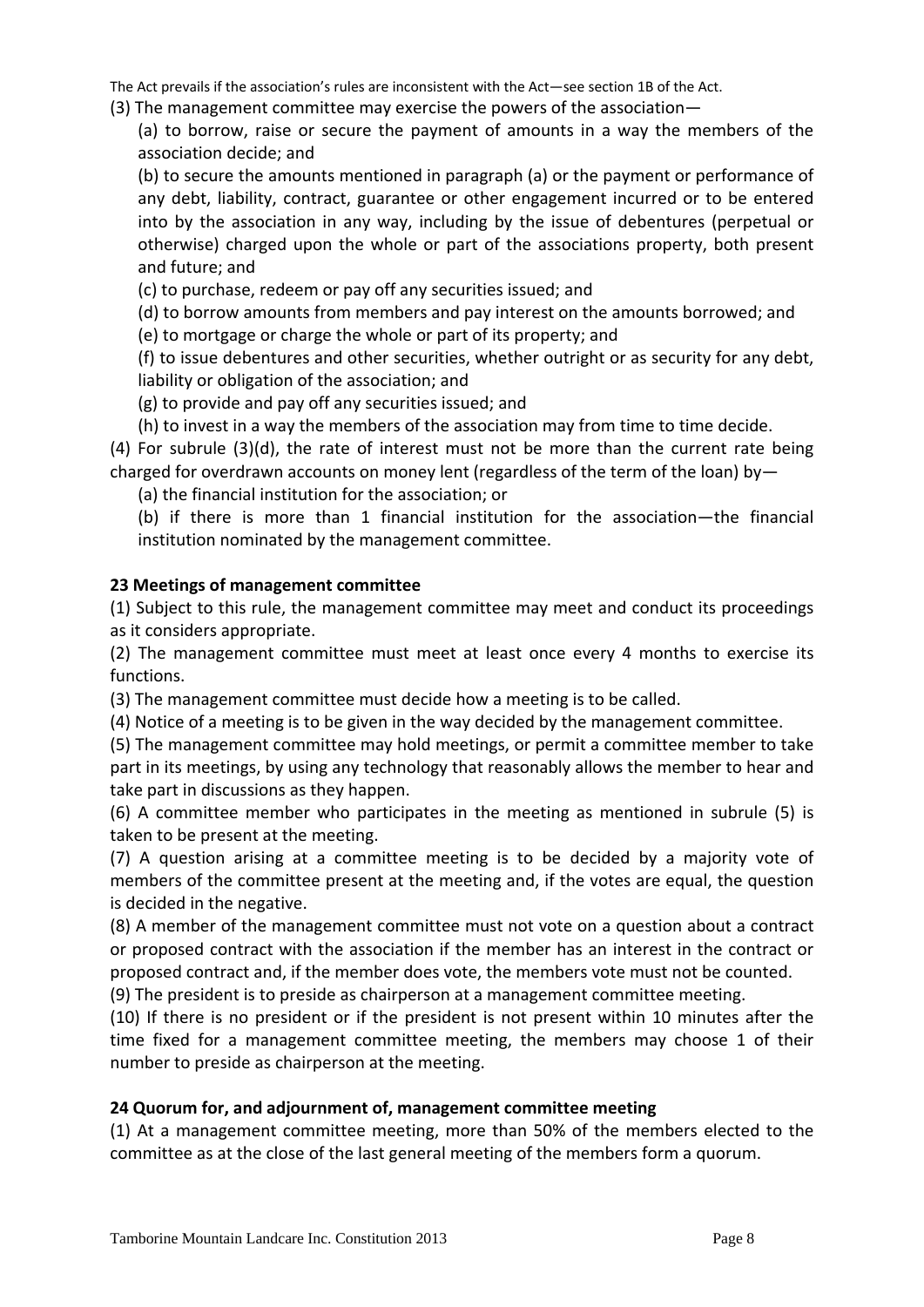(2) If there is no quorum within 30 minutes after the time fixed for a management committee meeting called on the request of members of the committee, the meeting lapses. (3) If there is no quorum within 30 minutes after the time fixed for a management committee meeting called other than on the request of the members of the committee—

(a) the meeting is to be adjourned for at least 1 day; and

(b) the members of the management committee who are present are to decide the day, time and place of the adjourned meeting.

(4) If, at an adjourned meeting mentioned in subrule (3), there is no quorum within 30 minutes after the time fixed for the meeting, the meeting lapses.

## **25 Special meeting of management committee**

(1) If the secretary receives a written request signed by at least 33% of the members of the management committee, the secretary must call a special meeting of the committee by giving each member of the committee notice of the meeting within 14 days after the secretary receives the request.

(2) If the secretary is unable or unwilling to call the special meeting, the president must call the meeting.

(3) A request for a special meeting must state—

- (a) why the special meeting is called; and
- (b) the business to be conducted at the meeting.

(4) A notice of a special meeting must state—

- (a) the day, time and place of the meeting; and
- (b) the business to be conducted at the meeting.

(5) A special meeting of the management committee must be held within 14 days after notice of the meeting is given to the members of the management committee.

#### **26 Minutes of management committee meetings**

(1) The secretary must ensure full and accurate minutes of all questions, matters, resolutions and other proceedings of each management committee meeting are entered in a minute book.

(2) To ensure the accuracy of the minutes, the minutes of each management committee meeting must be signed by the chairperson of the meeting, or the chairperson of the next management committee meeting, verifying their accuracy.

#### **27 Appointment of subcommittees**

(1) The management committee may appoint a subcommittee consisting of members of the association considered appropriate by the committee to help with the conduct of the associations operations.

(2) A member of the subcommittee who is not a member of the management committee is not entitled to vote at a management committee meeting.

(3) A subcommittee may elect a chairperson of its meetings.

(4) If a chairperson is not elected, or if the chairperson is not present within 10 minutes after the time fixed for a meeting, the members present may choose 1 of their number to be chairperson of the meeting.

(5) A subcommittee may meet and adjourn as it considers appropriate.

(6) A question arising at a subcommittee meeting is to be decided by a majority vote of the members present at the meeting and, if the votes are equal, the question is decided in the negative.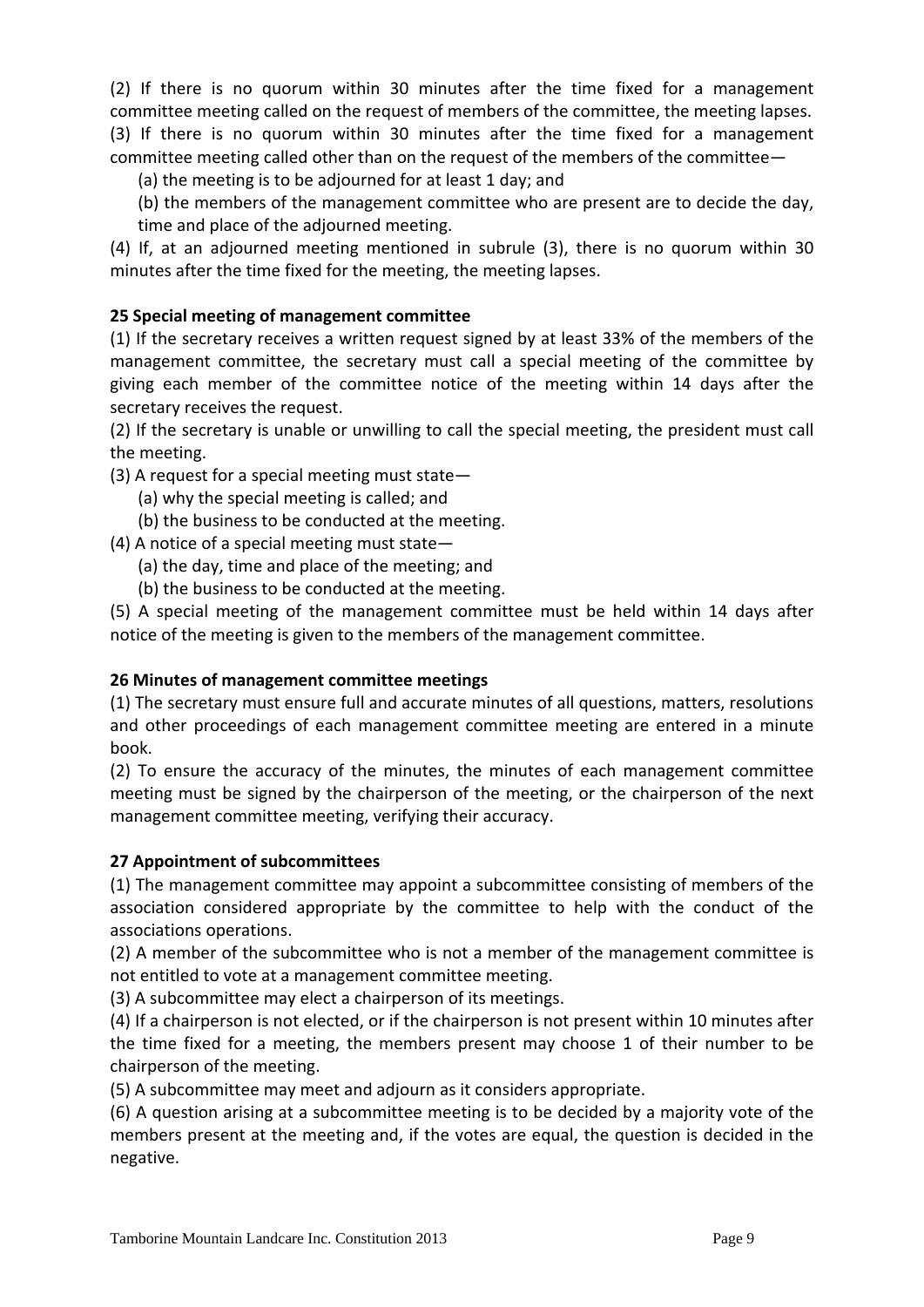## **28 Acts not affected by defects or disqualifications**

(1) An act performed by the management committee, a subcommittee or a person acting as a member of the management committee is taken to have been validly performed.

(2) Subrule (1) applies even if the act was performed when—

(a) there was a defect in the appointment of a member of the management committee, subcommittee or person acting as a member of the management committee; or

(b) a management committee member, subcommittee member or person acting as a member of the management committee was disqualified from being a member.

#### **29 Resolutions of management committee without meeting**

(1) A written resolution signed by each member of the management committee is as valid and effectual as if it had been passed at a committee meeting that was properly called and held.

(2) A resolution mentioned in subrule (1) may consist of several documents in like form, each signed by 1 or more members of the committee.

#### **30 First annual general meeting**

The first annual general meeting must be held within 6 months after the end date of the association's first reportable financial year.

#### **31 Subsequent annual general meetings**

Each subsequent annual general meeting must be held—

- (a) at least once each year; and
- (b) within 6 months after the end date of the association's reportable financial year.

## **32 Business to be conducted at annual general meeting of level 1 incorporated associations and particular level 2 and 3 incorporated associations**

(1) This rule applies only if the association is  $-$ 

- (a) a level 1 incorporated association; or
- (b) a level 2 incorporated association to which section 59 of the Act applies; or
- (c) a level 3 incorporated association to which section 59 of the Act applies.

(2) The following business must be conducted at each annual general meeting of the association—

(a) receiving the association's financial statement, and audit report, for the last reportable financial year;

- (b) presenting the financial statement and audit report to the meeting for adoption;
- (c) electing members of the management committee;

(d) for a level 1 incorporated association—appointing an auditor or an accountant for the present financial year;

(e) for a level 2 incorporated association, or a level 3 incorporated association, to which section 59 of the Act applies—appointing an auditor, an accountant or an approved person for the present financial year.

### **33 Business to be conducted at annual general meeting of other level 2 incorporated associations**

(1) This rule applies only if the association is a level 2 incorporated association to which section 59A of the Act applies.

(2) The following business must be conducted at each annual general meeting of the association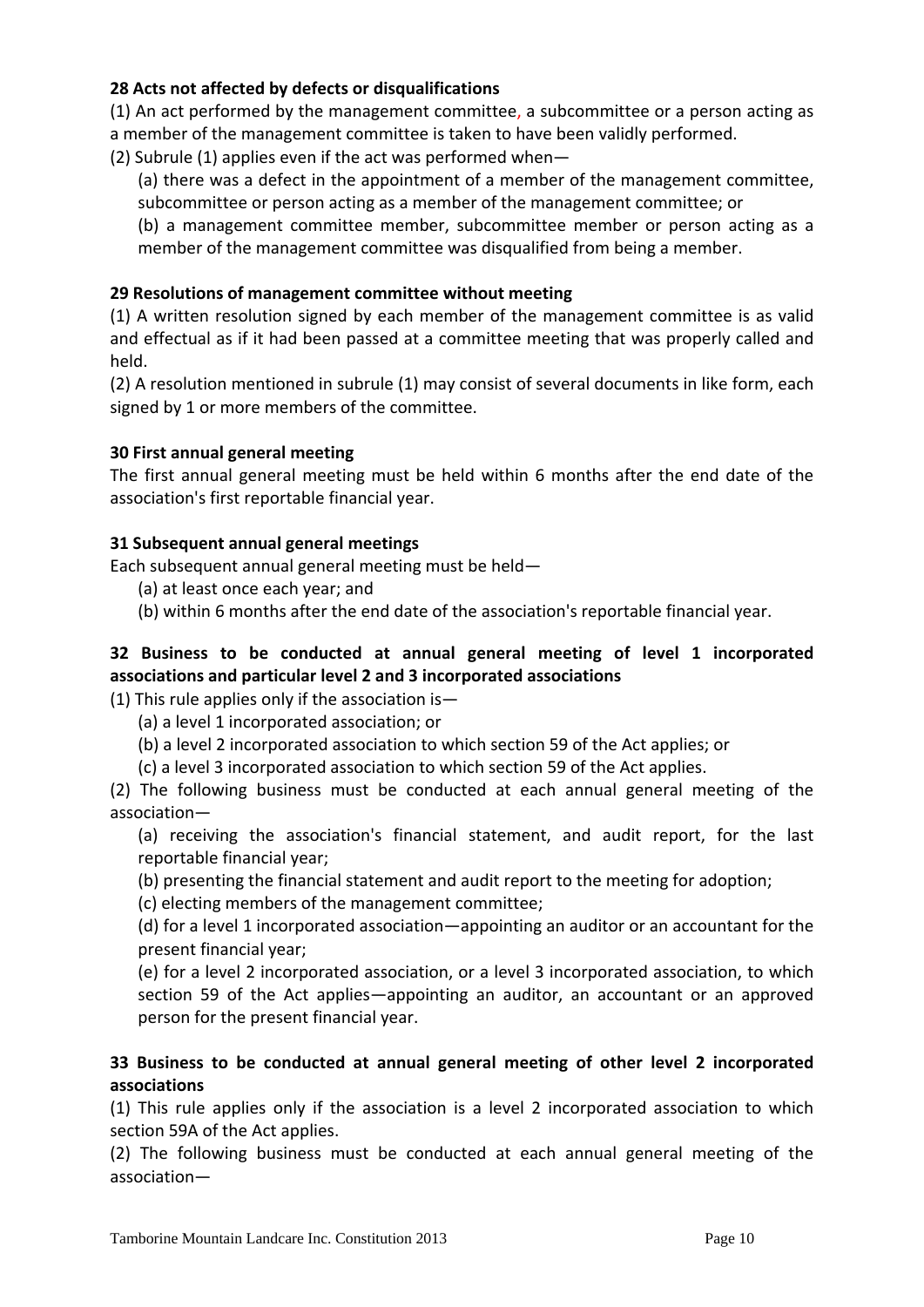(a) receiving the association's financial statement, and signed statement, for the last reportable financial year;

(b) presenting the financial statement and signed statement to the meeting for adoption; (c) electing members of the management committee;

(d) appointing an auditor, an accountant or an approved person for the present financial year.

### **34 Business to be conducted at annual general meeting of other level 3 incorporated associations**

(1) This rule applies only if the association is a level 3 incorporated association to which section 59B of the Act applies.

(2) The following business must be conducted at each annual general meeting of the association—

(a) receiving the association's financial statement, and signed statement, for the last reportable financial year;

(b) presenting the financial statement and signed statement to the meeting for adoption;

(c) electing members of the management committee.

# **35 Notice of general meeting**

(1) The secretary may call a general meeting of the association.

(2) The secretary must give at least 14 days notice of the meeting to each member of the association.

(3) If the secretary is unable or unwilling to call the meeting, the president must call the meeting.

(4) The management committee may decide the way in which the notice must be given.

(5) However, notice of the following meetings must be given in writing—

(a) a meeting called to hear and decide the appeal of a person against the management committee's decision—

(i) to reject the person's application for membership of the association; or

(ii) to terminate the person's membership of the association;

(b) a meeting called to hear and decide a proposed special resolution of the association.

(6) A notice of a general meeting must state the business to be conducted at the meeting.

# **36 Quorum for, and adjournment of, general meeting**

(1) The quorum for a general meeting is at least the number of members elected or appointed to the management committee at the close of the association's last general meeting plus 1.

(2) However, if all members of the association are members of the management committee, the quorum is the total number of members less 1.

(3) No business may be conducted at a general meeting unless there is a quorum of members when the meeting proceeds to business.

(4) If there is no quorum within 30 minutes after the time fixed for a general meeting called on the request of members of the management committee or the association, the meeting lapses.

(5) If there is no quorum within 30 minutes after the time fixed for a general meeting called other than on the request of members of the management committee or the association—

(a) the meeting is to be adjourned for at least 7 days; and

(b) the management committee is to decide the day, time and place of the adjourned meeting.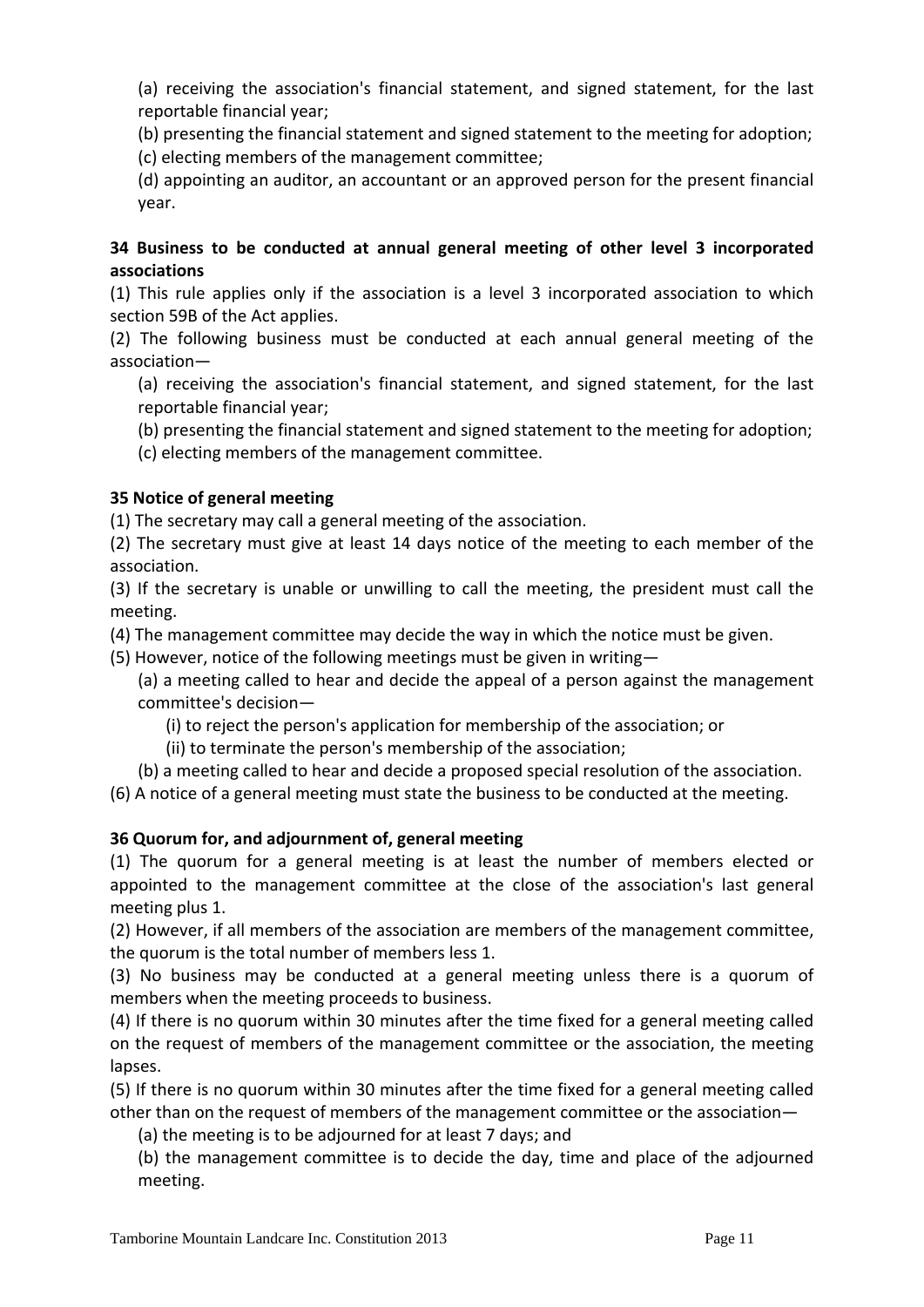(6) The chairperson may, with the consent of any meeting at which there is a quorum, and must if directed by the meeting, adjourn the meeting from time to time and from place to place.

(7) If a meeting is adjourned under subrule (6), only the business left unfinished at the meeting from which the adjournment took place may be conducted at the adjourned meeting.

(8) The secretary is not required to give the members notice of an adjournment or of the business to be conducted at an adjourned meeting unless a meeting is adjourned for at least 30 days.

(9) If a meeting is adjourned for at least 30 days, notice of the adjourned meeting must be given in the same way notice is given for an original meeting.

## **37 Procedure at general meeting**

(1) A member may take part and vote in a general meeting in person, by proxy, by attorney or by using any technology that reasonably allows the member to hear and take part in discussions as they happen.

(2) A member who participates in a meeting as mentioned in subrule (1) is taken to be present at the meeting.

(3) At each general meeting—

(a) the president is to preside as chairperson; and

(b) if there is no president or if the president is not present within 15 minutes after the time fixed for the meeting or is unwilling to act, the members present must elect 1 of their number to be chairperson of the meeting; and

(c) the chairperson must conduct the meeting in a proper and orderly way.

## **38 Voting at general meeting**

(1) At a general meeting, each question, matter or resolution, other than a special resolution, must be decided by a majority of votes of the members present.

(2) Each member present and eligible to vote is entitled to 1 vote only and, if the votes are equal, the chairperson has a casting vote as well as a primary vote.

(3) A member is not entitled to vote at a general meeting if the member's annual subscription is in arrears at the date of the meeting.

(4) The method of voting is to be decided by the management committee.

(5) However, if at least 20% of the members present demand a secret ballot, voting must be by secret ballot.

(6) If a secret ballot is held, the chairperson must appoint 2 members to conduct the secret ballot in the way the chairperson decides.

(7) The result of a secret ballot as declared by the chairperson is taken to be a resolution of the meeting at which the ballot was held.

## **39 Special general meeting**

(1) The secretary must call a special general meeting by giving each member of the association notice of the meeting within 14 days after—

- (a) being directed to call the meeting by the management committee; or
- (b) being given a written request signed by—

(i) at least 33% of the number of members of the management committee when the request is signed; or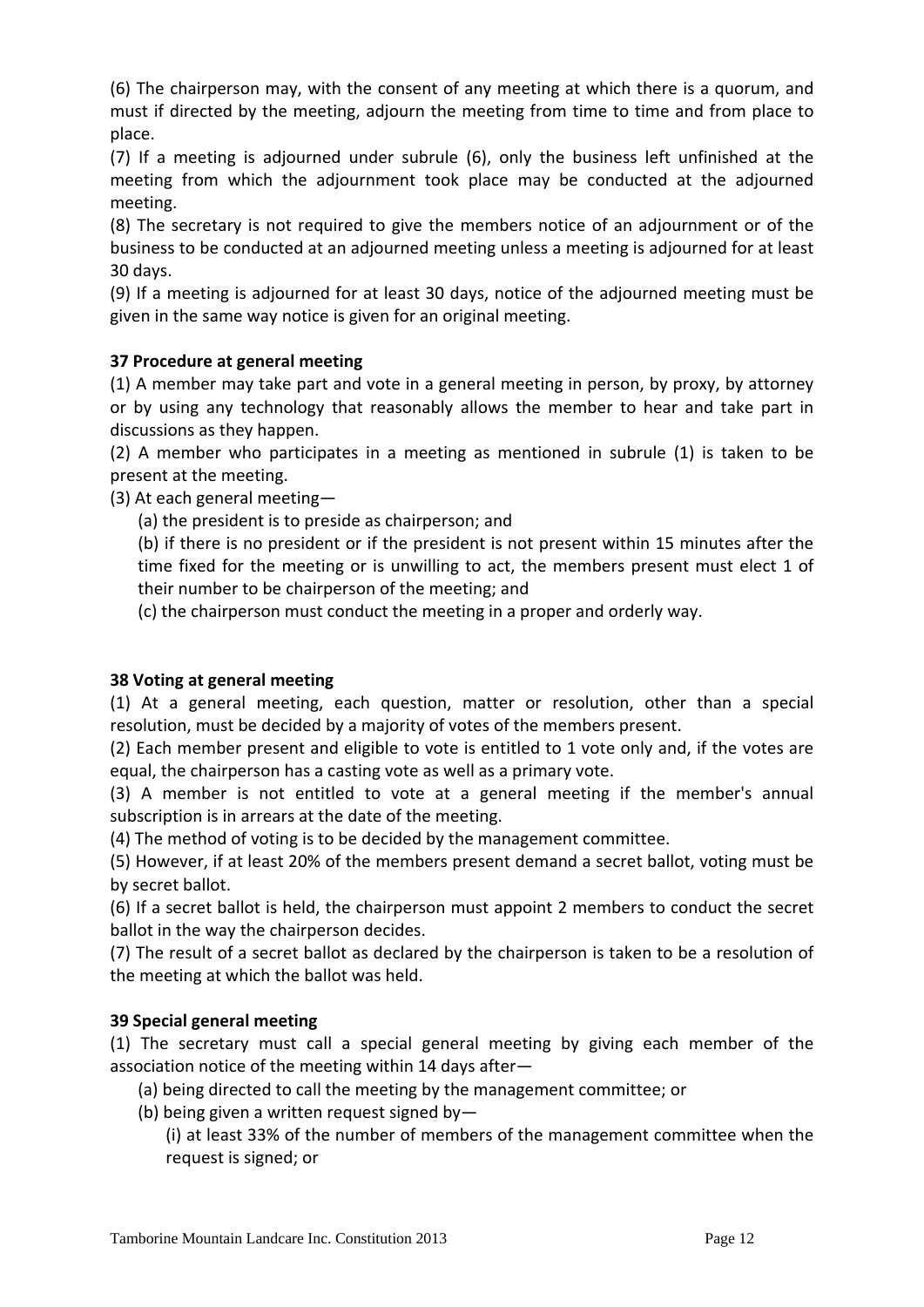(ii) at least the number of ordinary members of the association equal to double the number of members of the association on the management committee when the request is signed plus 1; or

- (c) being given a written notice of an intention to appeal against the decision of the management committee—
	- (i) to reject an application for membership; or
	- (ii) to terminate a person's membership.
- (2) A request mentioned in subrule  $(1)(b)$  must state-
	- (a) why the special general meeting is being called; and
	- (b) the business to be conducted at the meeting.
- (3) A special general meeting must be held within 3 months after the secretary—
	- (a) is directed to call the meeting by the management committee; or
	- (b) is given the written request mentioned in subrule (1)(b); or
	- (c) is given the written notice of an intention to appeal mentioned in subrule (1)(c).

(4) If the secretary is unable or unwilling to call the special meeting, the president must call the meeting.

## **40 Proxies**

(1) The association does not allow proxies, except at an annual general meeting or an extraordinary general meeting.

(a) Each member present at the annual general meeting or extraordinary general meeting may vote upon any resolution or matter put to the vote, provided that

(i) any one person may not vote more than once unless he or she is the duly appointed proxy of another member,

(ii) each member of each class of membership (with the exception of ex‐officio members) shall have one vote,

(iii) only one vote can be exercised for each family, club and corporate member; and (b) an instrument appointing a proxy must be in writing; and

(i) if the appointer is an individual, signed by the appointer or the appointer's attorney properly authorised in writing; or

(ii) if the appointer is a club or corporation, then either under seal or signed by a properly authorised officer or attorney of the corporation; or

(iii) if the appointer is a member of a family, then by the member of the family who is also an individual member; and

(c) a proxy may be a member of the association or another person; and

(d) the instrument appointing a proxy is taken to confer authority to demand or join in demanding a secret ballot; and

(e) if someone wants to give a member an opportunity to vote for or against a resolution, the instrument appointing a proxy must be in the following or like form ‐

Tamborine Mountain Landcare Inc.

I, …

 $of \dots$ 

being a member of the association, appoint

…. of …

as my or our proxy to vote for me on my behalf at the (annual) general meeting of the association, to be held on the day of … 20… , and at any adjournment of the meeting. Signed this day of … 20 ….

Signature.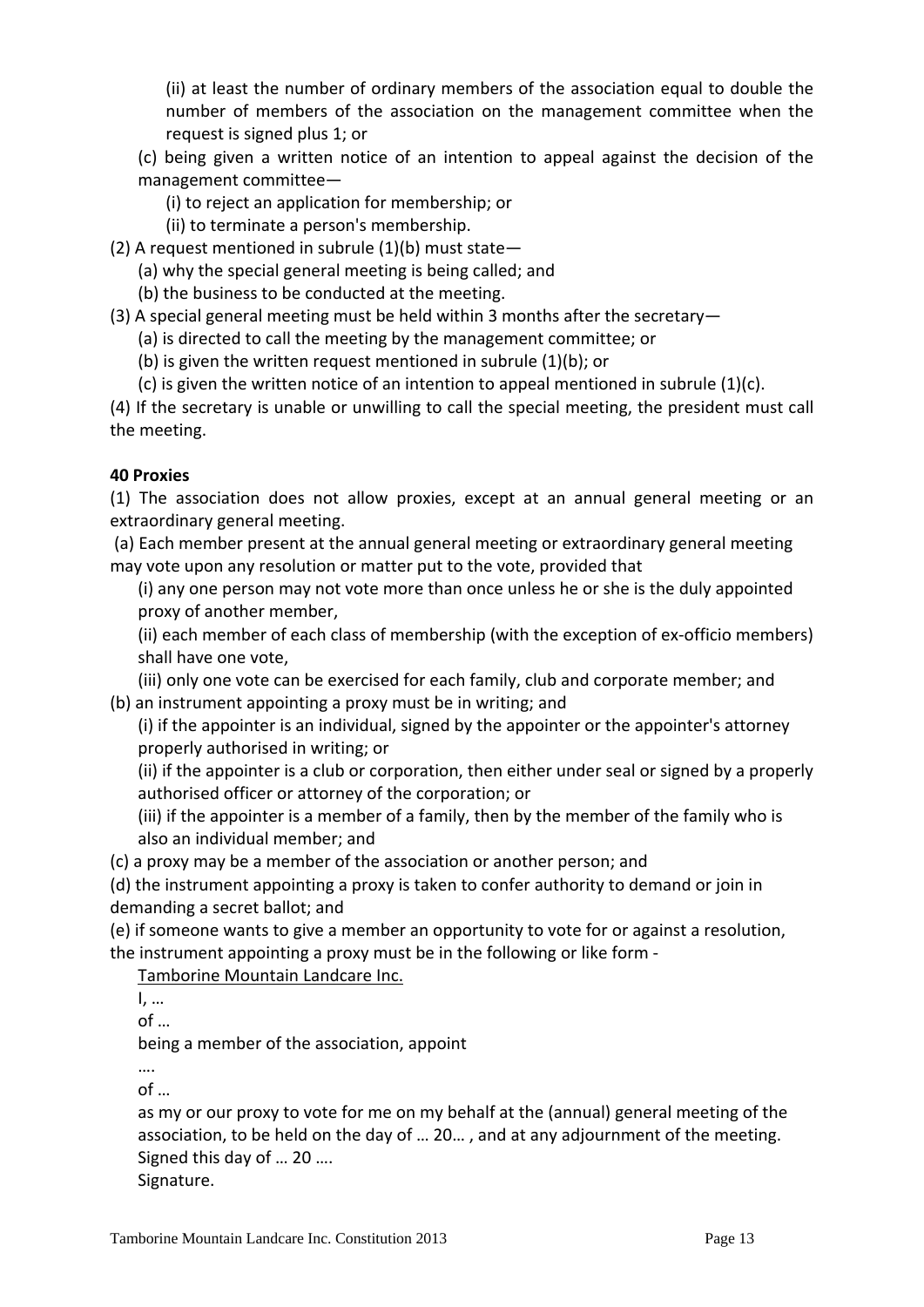This form is to be used

- \* in favour of the resolution.
- \* against the resolution.
- \* as my proxy sees appropriate to vote
- \*Strike out whichever is not wanted. (Unless otherwise instructed, the proxy may vote as the proxy considers appropriate.); and

(f) each instrument appointing a proxy must be given to the secretary before the start of the meeting or adjourned meeting at which the person named in the instrument proposes to vote.

### **41 Minutes of general meetings**

(1) The secretary must ensure full and accurate minutes of all questions, matters, resolutions and other proceedings of each general meeting are entered in a minute book.

(2) To ensure the accuracy of the minutes—

(a) the minutes of each general meeting must be signed by the chairperson of the meeting, or the chairperson of the next general meeting, verifying their accuracy; and

(b) the minutes of each annual general meeting must be signed by the chairperson of the meeting, or the chairperson of the next meeting of the association that is a general meeting or annual general meeting, verifying their accuracy.

(3) If asked by a member of the association, the secretary must, within 28 days after the request is made—

(a) make the minute book for a particular general meeting available for inspection by the member at a mutually agreed time and place; and

(b) give the member copies of the minutes of the meeting.

(4) The association may require the member to pay the reasonable costs of providing copies of the minutes.

## **42 By‐laws**

(1) The management committee may make, amend or repeal by‐laws, not inconsistent with these rules, for the internal management of the association.

(2) A by‐law may be set aside by a vote of members at a general meeting of the association.

#### **43 Alteration of rules**

(1) Subject to the Act, these rules may be amended, repealed or added to by a special resolution carried at a general meeting.

(2) However an amendment, repeal or addition is valid only if it is registered by the chief executive.

#### **44 Common seal**

(1) The management committee must ensure the association has a common seal.

(2) The common seal must be—

(a) kept securely by the management committee; and

(b) used only under the authority of the management committee.

(3) Each instrument to which the seal is attached must be signed by a member of the management committee and countersigned by—

(a) the secretary; or

(b) another member of the management committee; or

(c) someone authorised by the management committee.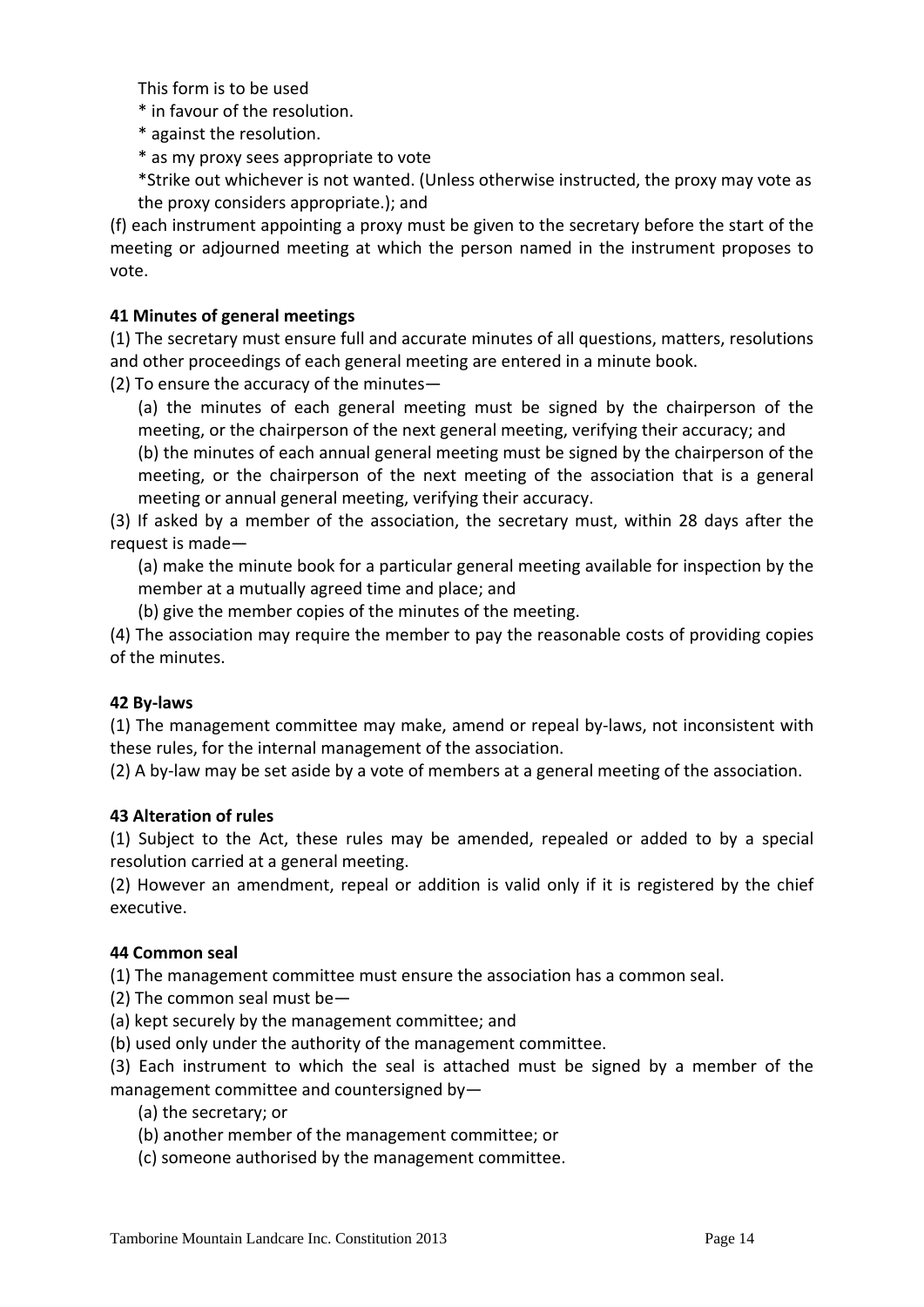### **45 Funds and accounts**

(1) The funds of the association must be kept in an account in the name of the association in a financial institution decided by the management committee.

(2) Records and accounts must be kept in the English language showing full and accurate particulars of the financial affairs of the association.

(3) All amounts must be deposited in the financial institution account as soon as practicable after receipt.

(4) A payment by the association of \$100 or more must be made by cheque or electronic funds transfer.

(5) If a payment of \$100 or more is made by cheque, the cheque must be signed by any 2 of the following—

(a) the president;

(b) the secretary;

(c) the treasurer;

(d) any 1 of 3 other members of the association who have been authorised by the management committee to sign cheques issued by the association.

(6) When two members of one family serve on the management committee at one time, only one shall be an authorised signatory to the account.

(7) However, 1 of the persons who signs the cheque must be the president, the secretary or the treasurer.

(8) Cheques, other than cheques for wages, allowances or petty cash recoupment, must be crossed not negotiable.

(9) A petty cash account must be kept on the imprest system, and the management committee must decide the amount of petty cash to be kept in the account.

(10) All expenditure must be approved or ratified at a management committee meeting.

#### **46 General financial matters**

(1) On behalf of the management committee, the treasurer must, as soon as practicable after the end date of each financial year, ensure a financial statement for its last reportable financial year is prepared.

(2) The income and property of the association must be used solely in promoting the association's objects and exercising the association's powers.

(3) At each meeting of the management committee the treasurer must provide a report on the current financial situation of the organisation.

#### **47 Documents**

The management committee must ensure the safe custody of books, documents, instruments of title and securities of the association.

#### **48 Financial year**

The end date of the association's financial year is  $30<sup>th</sup>$  June in each year.

#### **49 Distribution of surplus assets to another entity**

- (1) This rule applies if the association—
	- (a) is wound‐up under part 10 of the Act; and
	- (b) has surplus assets.
- (2) The surplus assets must not be distributed among the members of the association.
- (3) The surplus assets must be given to another entity—
	- (a) having objects similar to the association's objects; and